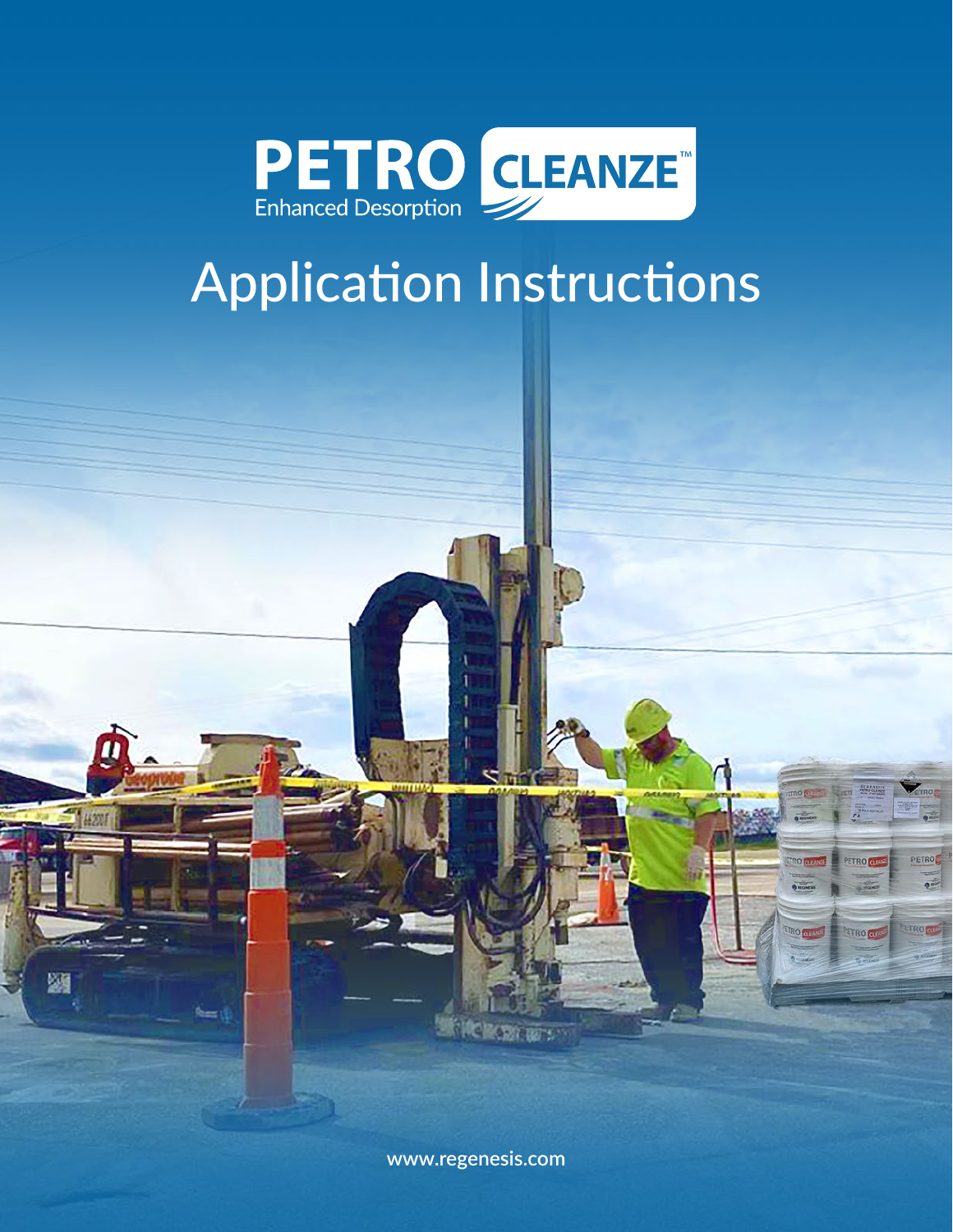

## PetroCleanze Quick Reference Table

The following table is a quick reference guidance providing only the most relevant information. Please review the entire document carefully, plus the product Safety Data Sheet prior to any application. Please contact REGENESIS Technical Support if you need any further assistance.

| Components                                                                     | PetroCleanze is a 2-component product:<br>- RegenOx Part A (oxidizer; white soluble powder)<br>- PetroCleanze (catalyst; green/brown liquid gel)<br>Proportion is typically 1 kg PetroCleanze for 1 kg Part A, but can vary (proportion to be<br>discussed with REGENESIS)                                                                                                                                                                                                                                                                                        |  |  |  |
|--------------------------------------------------------------------------------|-------------------------------------------------------------------------------------------------------------------------------------------------------------------------------------------------------------------------------------------------------------------------------------------------------------------------------------------------------------------------------------------------------------------------------------------------------------------------------------------------------------------------------------------------------------------|--|--|--|
| Viable application methods                                                     | Direct push. In wells. In excavation                                                                                                                                                                                                                                                                                                                                                                                                                                                                                                                              |  |  |  |
| Number of injection campaigns                                                  | Typically, multiple campaigns are required. Typical distance between campaigns:<br>2 to 4 weeks. Campaign structure to be discussed with REGENESIS                                                                                                                                                                                                                                                                                                                                                                                                                |  |  |  |
| Typical dilution factor & mixing<br>activities - Direct push and<br>excavation | Typical dilution factor:<br>Part A and PetroCleanze can be mixed together. 5% on Part A weight (exact dilution to be<br>discussed with REGENESIS). 1 kg of Part A in 20 litres of water.<br>Mixing:<br>Add Part A to tank already filled with water. Mix carefully to dissolve completely. Add some<br>water to PetroCleanze bucket and mix, to make the gel more liquid. Add PetroCleanze only<br>after Part A is completely dissolved. Maintain mixing throughout injection process                                                                             |  |  |  |
| Typical dilution factor & mixing<br>activities - In well                       | Typical dilution factor:<br>Part A and PetroCleanze to be applied separately. 5% for both Part A and PetroCleanze<br>(exact dilution to be discussed with REGENESIS). 1 kg of Part A in 20 litres of water.<br>1 kg of PetroCleanze in 20 litres of water.<br>Mixing (repeat separately for each component, first PetroCleanze and then Part A):<br>Add component to tank already filled with water. Mix carefully to dissolve completely.<br>Maintain mixing throughout injection process                                                                        |  |  |  |
| Recommended injection pump                                                     | Diaphragm pump                                                                                                                                                                                                                                                                                                                                                                                                                                                                                                                                                    |  |  |  |
| Recommended Injection<br>pressure                                              | Low to average pressure injection. Typically 1-5 bar. Adjust pressure using pressure regulator<br>Take note of pressure and flow rate for each step                                                                                                                                                                                                                                                                                                                                                                                                               |  |  |  |
| Direct push injection                                                          | Retractable screen tip recommended; pressure activated tip as an alternative<br>Typical injection steps every 30 cm                                                                                                                                                                                                                                                                                                                                                                                                                                               |  |  |  |
| In well application                                                            | Apply first PetroCleanze; flush with clean water; then apply Part A. Pressure injection;<br>DO NOT gravity feed. Use single or double packer. Flush well with clean water after<br>application. Reduction in well efficiency to be expected over time, due to residual solid                                                                                                                                                                                                                                                                                      |  |  |  |
| Excavation application                                                         | Mix with water before application. Place at the bottom of excavation.<br>Mix carefully with soil at the bottom using excavator, to enhance contact                                                                                                                                                                                                                                                                                                                                                                                                                |  |  |  |
| Other recommendations                                                          | Always wash and flush equipment with clean water.<br>Seal injection direct push points after injection                                                                                                                                                                                                                                                                                                                                                                                                                                                            |  |  |  |
| Pumping and extraction<br>activities                                           | Use pump or vacuum truck or other extraction system. Rule of thumb: extract at least 3-5<br>times injected volumes. Evaluate extraction activities observing regularly pH, LNAPL build up<br>and groundwater appearance. Allow for flexibility on extraction timing and volumes                                                                                                                                                                                                                                                                                   |  |  |  |
| Recommended monitoring                                                         | After each injection event, frequent (i.e. approx. 3 times per week) field monitoring on pH,<br>LNAPL increase and water appearance, in order to make decisions on extraction activities.<br>Typically, monthly monitoring after last injection campaign. Monitoring period typically 2 to<br>3 months. One monitoring between injection campaigns recommended (after completion of<br>extraction activities and before injection of following campaign). Parameters: contaminants<br>of concern. Supporting evidence: $O_2$ , redox, pH, electrical conductivity |  |  |  |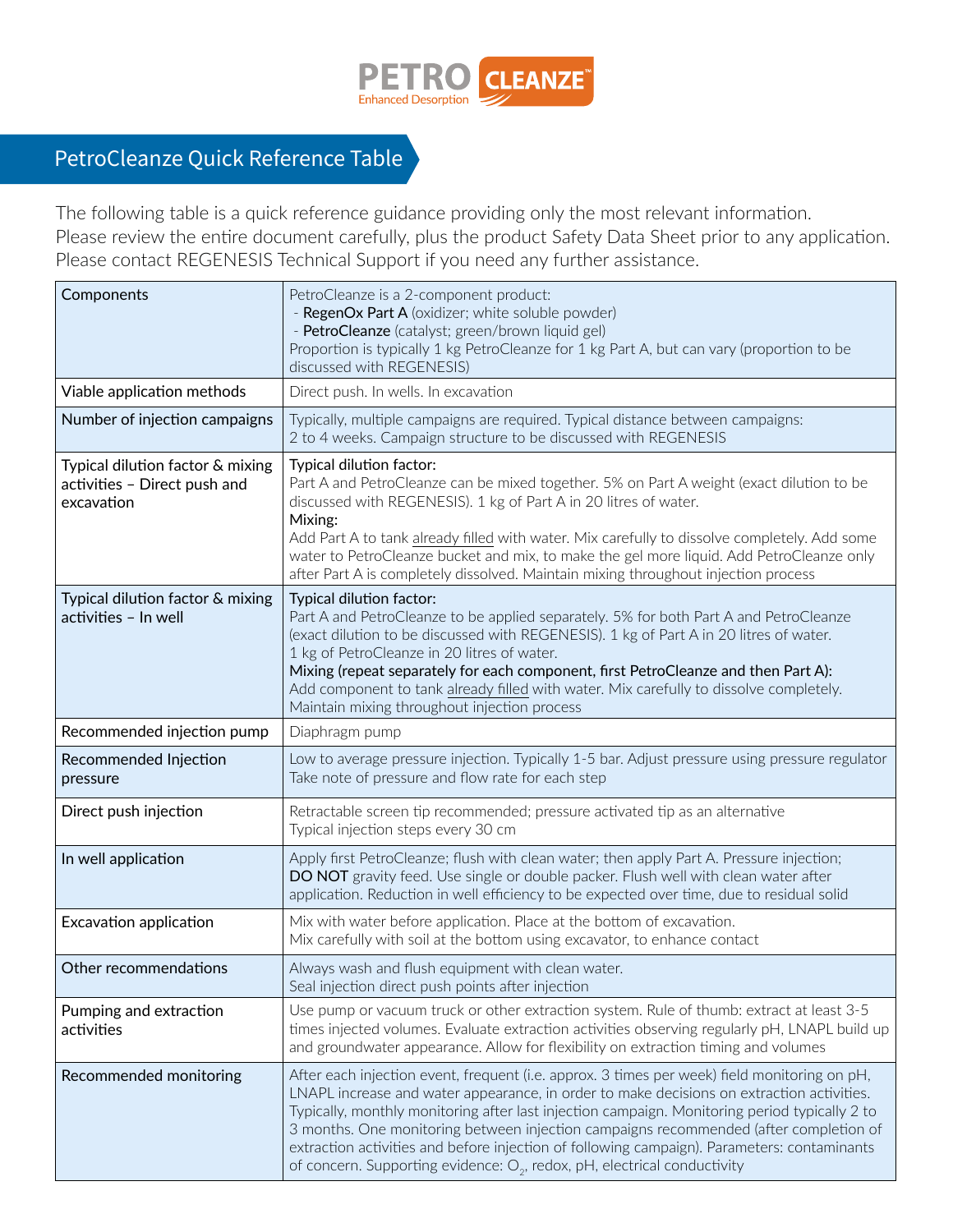

#### Application Instructions

PetroCleanze<sup>®</sup> is a customised formulation of RegenOx<sup>®</sup> Part B, which is applied in conjunction with RegenOx® Part A. PetroCleanze is a thick liquid-gel that ships in 18.1kg buckets, while RegenOx Part A is a dry white powder that ships in 18.1kg bags.

PetroCleanze is designed to increase the viability and efficiency of enhanced recovery techniques such as dual-phase extraction, vacuum enhanced extraction and pump & treat systems. Subsurface application of PetroCleanze is commonly performed using either direct push drilling or via injection wells, usually over the course of several injection campaigns with corresponding groundwater pumping events to remove desorbed contamination. The precise programme of injection and abstraction will be specified by REGENESIS during the design phase.

An SDS for each part is provided with each shipment, which should be studied carefully by the user to ensure the PetroCleanze is handled and stored appropriately.

It is assumed that the user is appropriately trained and competent and will have completed a comprehensive site-specific health, safety & environmental risk assessment for the works they intend to carry out. This should include a thorough review of required personal protective equipment and its proper use.

#### Pre-Application Process

Prior to PetroCleanze application, REGENESIS recommends completing a pre-application test injection using clean water. This procedure is useful to determine the quantity of liquid the target zone is able to accept and will provide valuable flow rate and pressure information.

REGENESIS recommends the injection test volume of water is in the range of 15-20% greater than the single-point design volume e.g. if the design specifies a PetroCleanze volume of 1,000L per point then the water test injection should aim for 1,150 – 1,200L.

A diaphragm pump, capable of delivering at least 30 litres/minute with a pressure in the range of 2-6 bar would typically be suitable for the application of PetroCleanze. RegenOx Part A is a powder that will readily dissolve in water, provided that the user dilutes with the appropriate volume of water.

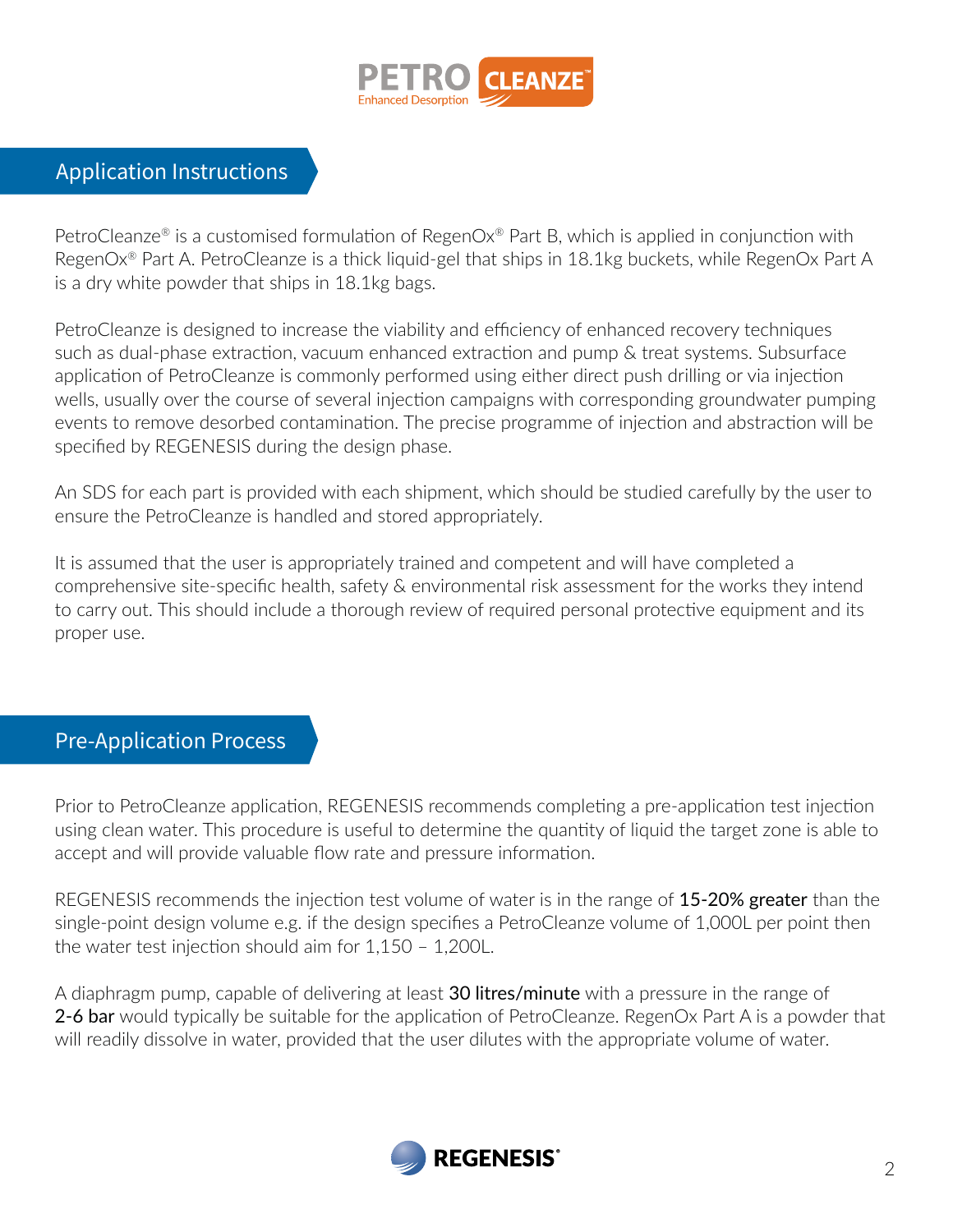

PetroCleanze is generally easy to handle, but it may become viscous particularly in colder temperatures. Product handling can be improved by adding a small quantity of water to the PetroCleanze bucket and mixing using a battery-powered drill with a mixing attachment or a hand-held paddle, making sure to reach any settled product at the bottom of the bucket. Once the product has been poured from the bucket a small amount of water should be added to wash it out to ensure all the PetroCleanze is being used.

The method of free product extraction will also require some consideration prior to product application. More information is provided under 'Free Product Extraction' in this document.

### Mixing and Application via Direct Push

When applying via direct push injection, PetroCleanze and RegenOx Part A can be mixed with water in the same tank and co-injected. Typically, a concentration of between 4% and 6% is optimal. Table 1 demonstrates how these concentrations can be achieved. Please note the quantity of PetroCleanze and RegenOx Part A may vary between injection campaigns. If applicable, this will be highlighted by REGENESIS during the remediation design phase.

| Solution to be<br>prepared (%) | Amount of<br>PetroCleanze (kg) | Amount of RegenOx<br>Part A (kg) | Amount of mix<br>water $(L)$ | Approximate<br>final volume (L) |
|--------------------------------|--------------------------------|----------------------------------|------------------------------|---------------------------------|
| 4                              | 18.1                           | 18.1                             | 430                          | 470                             |
|                                | 18.1                           | 18.1                             | 340                          | 380                             |
| 6                              | 18.1                           | 18.1                             | 280                          | 320                             |

Note: The % solution is based on the amount of RegenOx Part A used, with the PetroCleanze added directly to that solution.

PetroCleanze and RegenOx Part A mix readily into water when batched at the recommended solution ranges. The PetroCleanze solution should be mixed in appropriately sized tanks that match the project's requirements. Ideally the tank should be conical or flat bottomed to ensure thorough mixing and no settlement of undissolved solids. REGENESIS would not recommend reliance on recirculation to mix PetroCleanze, although this method can aid the mixing process.

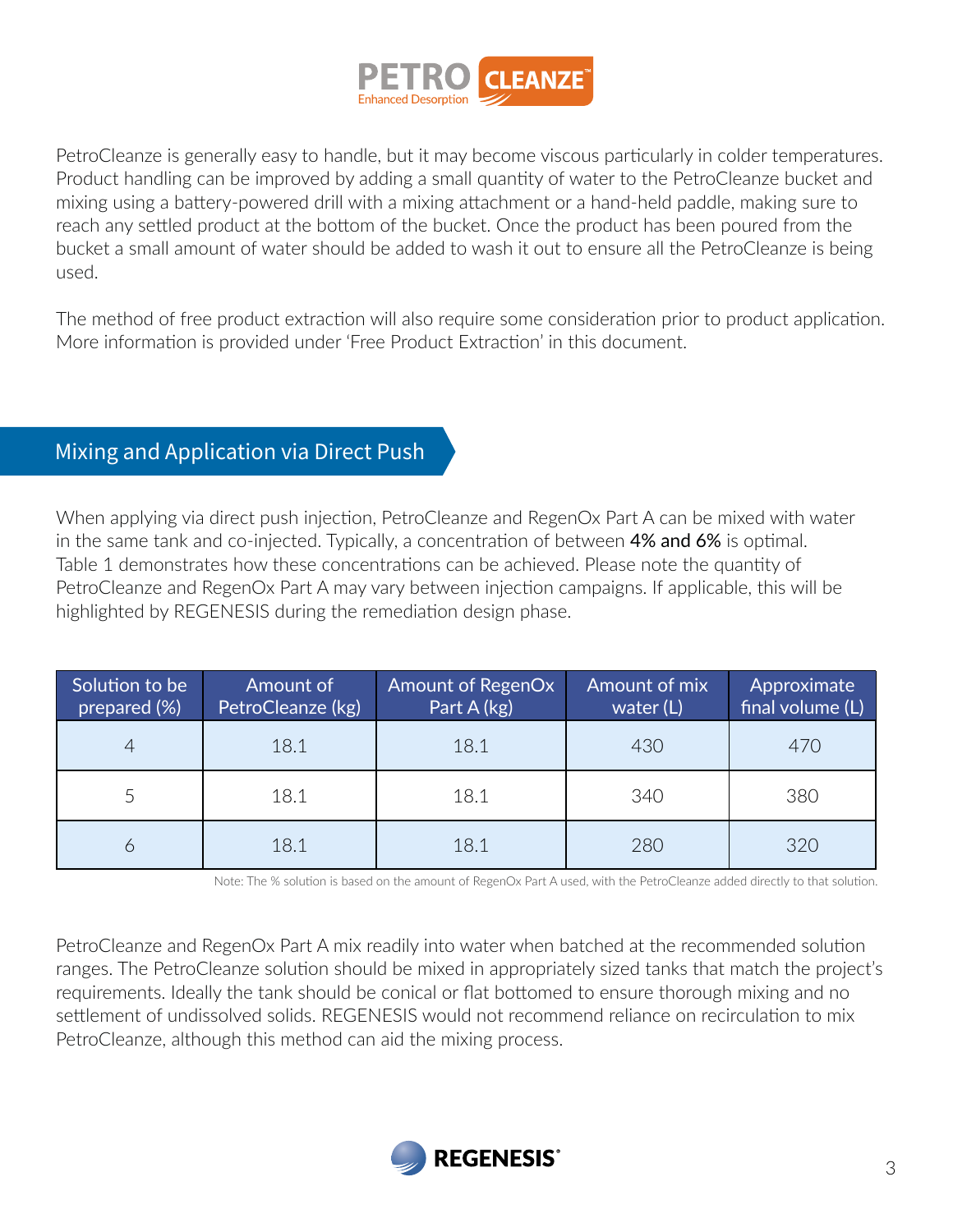

REGENESIS recommends slow addition of RegenOx Part A powder to the requisite amount of water and mixing using appropriately sized equipment to ensure thorough mixing throughout the vessel.

Once the RegenOx Part A has dissolved in the water, PetroCleanze can then be poured directly from the bucket into the tank and mixed thoroughly. Any residue remaining in the Part B bucket should be removed using clean water and a battery powered drill with a mixing attachment and added to the mixing tank.

When PetroCleanze and RegenOx Part A are mixed in the same vessel, a small degree of flocculation can occur therefore we would recommend that the PetroCleanze is continually mixed throughout the injection process. Once a mixing tank has been emptied it is recommended to use clean water to flush/ clean out the tank to ensure there is no build-up of undissolved solids over time. This will also help to flush out the pump, hoses and injection rods. REGENESIS would also advise that all equipment is flushed through with clean water at the end of each working day and on completion of the injection works. Mixed PetroCleanze should not be left for long periods e.g. overnight in the mixing tank.

REGENESIS recommends using a 300mm or 600mm retractable injection tip for application of PetroCleanze, to provide optimal distribution in the subsurface.

Once the point has been completed, the injection hole should be properly grouted/sealed upon completion of the injection activities. The purpose of this effort is to seal off any potential pathways to the surface which may allow "day lighting" of injected PetroCleanze and/or groundwater.

#### Mixing and Application via Injection Wells

REGENESIS recommends that injection wells should generally be constructed using **≥50mm diameter** HDPE, with slots in the range of 1-0.5mm. Where possible, the well seal should consist of a maximum of **300mm of bentonite pellets**, above which a sand & cement mix should be applied to seal to the surface. Prior to injection of any remedial reagent, REGENESIS recommends that the injection wells be purged of fine-grained particles present in the well bore to the extent practicable.

Co-mixing and injecting PetroCleanze Part A and B is not recommended for application into injection wells due to the risk of blocking the well screen with flocculent created when the two parts mix and react together. Instead, REGENESIS recommends applying PetroCleanze first, flushing with 2-3 times the well volume with clean water, then following up with application of Part A and flush water within the same injection campaign.

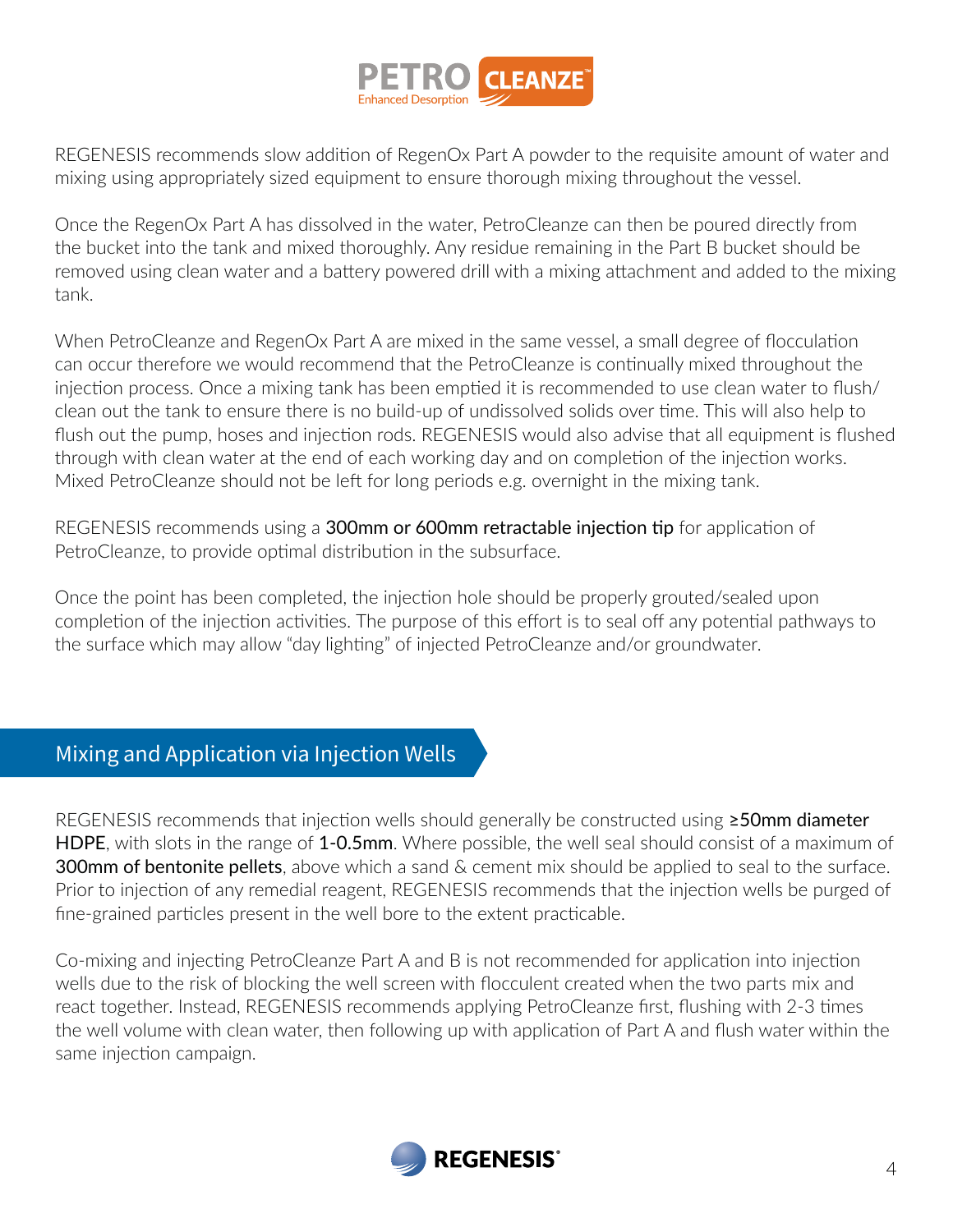

Typically, a PetroCleanze concentration of between 4% and 6% is optimal. Table 2 demonstrates how these concentrations can be achieved.

| Solution to be<br>prepared (%) | Amount of<br>PetroCleanze<br>Part B (kg) | Amount of<br>PetroCleanze<br>Part A (kg) | Approximate<br>volume of water (L) | Total volume per<br>injection<br>campaign (L) |
|--------------------------------|------------------------------------------|------------------------------------------|------------------------------------|-----------------------------------------------|
| $\overline{4}$                 | 18.1                                     |                                          | 430                                | 900                                           |
| 4                              |                                          | 18.1                                     | 430                                |                                               |
| 5                              | 18.1                                     |                                          | 340                                |                                               |
| 5                              |                                          | 18.1                                     | 340                                | 720                                           |
| 6                              | 18.1                                     |                                          | 280                                |                                               |
| 6                              |                                          | 18.1                                     | 280                                | 600                                           |

The PetroCleanze solution should be mixed in appropriately sized tanks that match the project's requirements. Ideally the tank should be conical or flat bottomed to ensure thorough mixing and no settlement of undissolved solids. REGENESIS would not recommend reliance on recirculation to mix PetroCleanze, although this method can aid the mixing process. PetroCleanze and RegenOx Part A mix readily into water when batched at the recommended solution ranges.

PetroCleanze should be added slowly to the requisite amount of water in the mixing vessel and agitated using appropriately sized equipment to ensure thorough mixing throughout the vessel. Any residue remaining in the PetroCleanze bucket should be removed using clean water and a battery powered drill with a mixing attachment and added to the mixing tank. PetroCleanze has a green/ brown appearance once dissolved in water. PetroCleanze should then be applied to the injection well followed by clean water equivalent to 2-3 times the well volume used to flush out the mixing tank, pump, hoses and ensure all the PetroCleanze has been displaced into the surrounding formation.

Once the PetroCleanze and flush water has been applied add the requisite amount of water to the mixing tank followed by the required amount of RegenOx Part A powder and mix thoroughly. RegenOx Part A has a milky white appearance once dissolved in water. Once the RegenOx Part A has been applied, clean water equivalent to 2-3 times the well volume used to flush out the mixing tank, pump, hoses and ensure all the RegenOx Part A has been displaced into the surrounding formation.